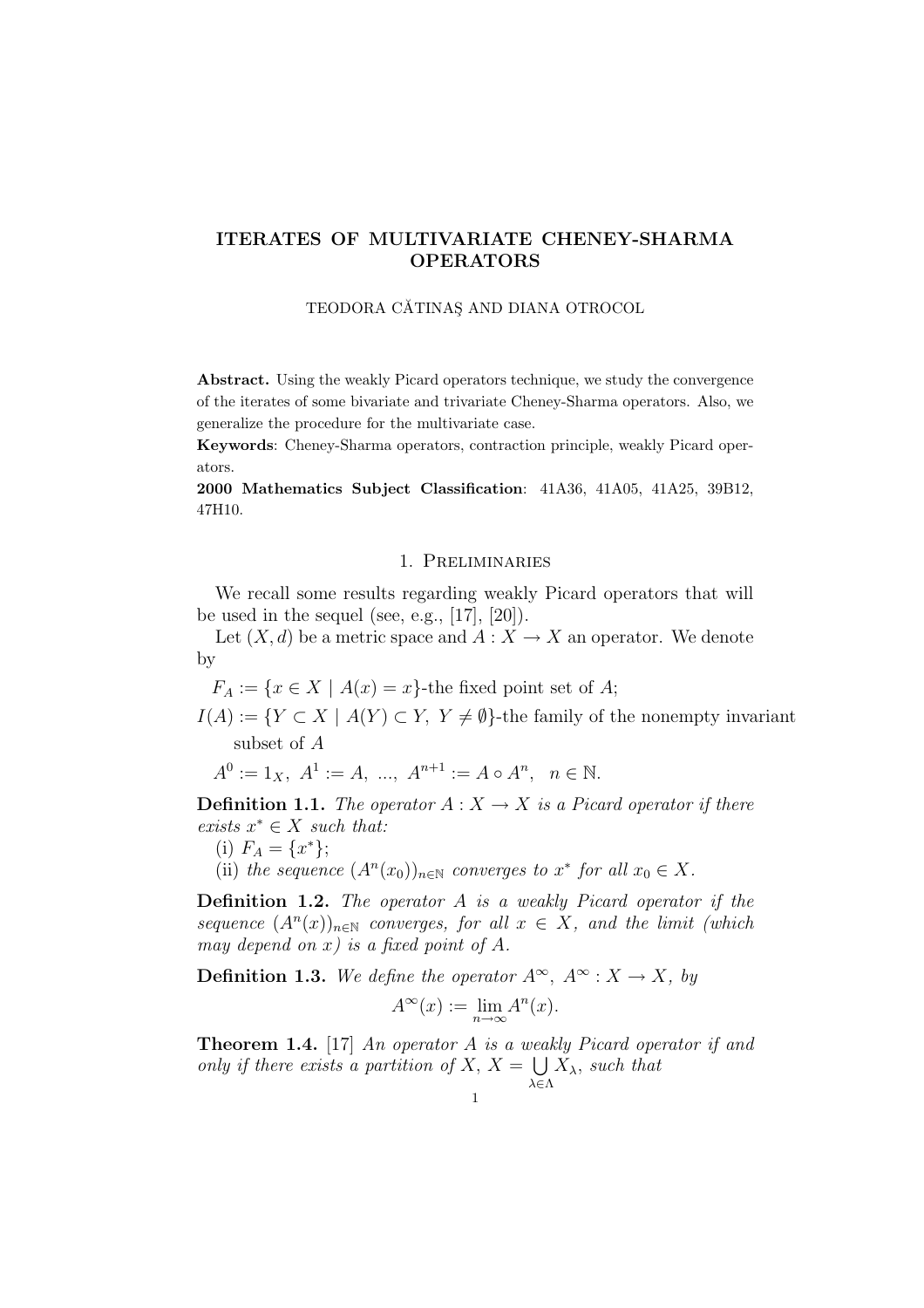(a)  $X_{\lambda} \in I(A), \,\forall \lambda \in \Lambda;$ 

(b)  $A|_{X_{\lambda}} : X_{\lambda} \to X_{\lambda}$  is a Picard operator,  $\forall \lambda \in \Lambda$ .

## 2. Cheney-Sharma operator

In [21] there was given an extension to two variables of the second univariate operator of Cheney-Sharma introduced in [5].

Let f be a real-valued function defined on  $D = [0, 1] \times [0, 1]$ . The bivariate Cheney-Sharma operator is defined by

$$
(S_{m,n}f)(x,y;\beta,b) = \sum_{i=0}^{m} \sum_{j=0}^{n} p_{m,i}(x;\beta) q_{n,j}(y;b) f\left(\frac{i}{m}, \frac{j}{n}\right), \qquad (1)
$$

with

$$
p_{m,i}(x;\beta) = \frac{\binom{m}{i}x(x+i\beta)^{i-1}(1-x)[1-x+(m-i)\beta]^{m-i-1}}{(1+m\beta)^{m-1}},
$$

and

$$
q_{n,j}(y;b) = \frac{\binom{n}{j}y(y+jb)^{j-1}(1-y)[1-y+(n-j)b]^{n-j-1}}{(1+nb)^{n-1}},
$$

where  $\beta$  and b are nonnegative parameters.

For a function f defined on  $D_1 = [0, 1] \times [0, 1] \times [0, 1]$ , the trivariate operator Cheney-Sharma is defined by [22]

$$
(S_{m,n,l}f)(x, y, z; \beta, \gamma, \delta) = \sum_{i=0}^{m} \sum_{j=0}^{n} \sum_{k=0}^{l} p_{m,i}(x; \beta) q_{n,j}(y; \gamma) r_{l,k}(z; \delta) f\left(\frac{i}{m}, \frac{j}{n}, \frac{k}{r}\right),
$$
\n(2)

with

$$
p_{m,i}(x; \beta) = \frac{\binom{m}{i} x (x + i \beta)^{i-1} (1 - x) [1 - x + (m - i) \beta]^{m - i - 1}}{(1 + m \beta)^{m - 1}},
$$
  

$$
q_{n,j}(y; \gamma) = \frac{\binom{n}{j} y (y + j \gamma)^{j-1} (1 - y) [1 - y + (n - j) \gamma]^{n - j - 1}}{(1 + n \gamma)^{n - 1}},
$$

and

$$
r_{l,k}(z;\delta) = \frac{\binom{l}{k}z(z+k\delta)^{k-1}(1-z)[1-z+(l-k)\delta]^{l-k-1}}{(1+l\delta)^{l-1}}
$$

where  $\beta$ ,  $\gamma$  and  $\delta$  are nonnegative parameters. This operator represents an extension to three variables of the second univariate operator of Cheney-Sharma [5].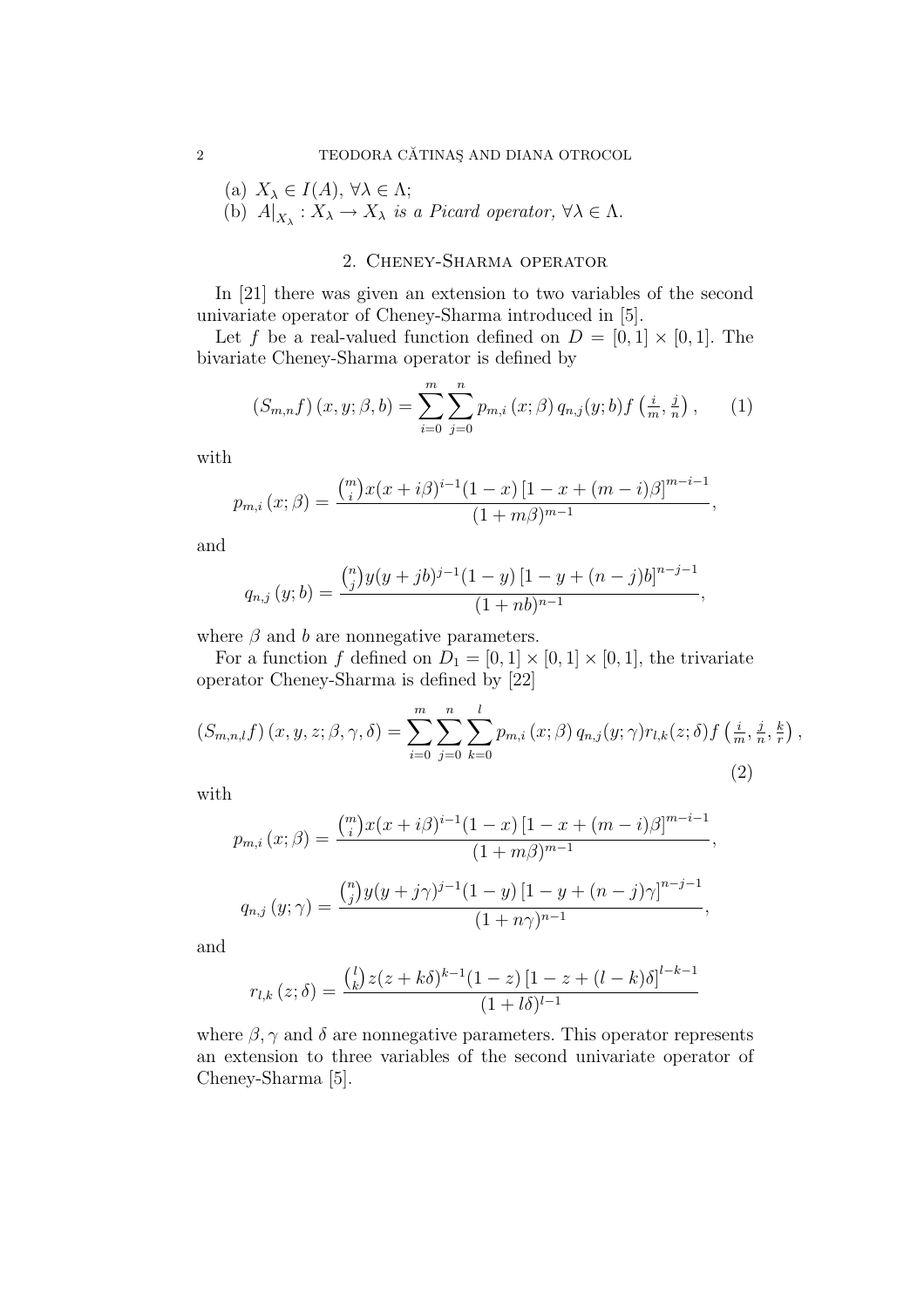**Theorem 2.1.** [21] If f is a real-valued function defined on D then we have

$$
(S_{m,n}e_{ij}) (x, y) = x^i y^j, \quad i, j = 0, 1,
$$

and therefore, span $\{e_{00}, e_{10}, e_{01}, e_{11}\} \subset F_{S_{m,n}}$ , where  $F_{S_{m,n}}$  denotes the fixed points set of  $S_{m,n}$ .

**Theorem 2.2.** [22] If f is a real-valued function defined on  $D_1$  then we have

$$
(S_{m,n,l}e_{ijk}) (x, y, z) = x^i y^j z^k, \quad i, j, k \in \{0, 1\},\
$$

and therefore, span $\{e_{000}, e_{100}, e_{001}, e_{001}, e_{110}, e_{011}, e_{101}, e_{111}\} \subset F_{S_{m,n,l}}$ where  $F_{S_{m,n,l}}$  denotes the fixed points set of  $S_{m,n,l}$ .

### 3. Iterates of Cheney-Sharma operator

Using the weakly Picard operators technique and the contraction principle, we study the convergence of the iterates of the bivariate Cheney-Sharma operator given in (1).

A similar approach for the univariate case was given in [4]. Some other linear and positive operators lead to similar results in [1], [2], [7], [18] and [19]. The limit behavior for the iterates of some classes of positive linear operators were also studied, for example, in [3], [8]-[16]. Let  $f$  be a real-valued function defined on  $D$ .

**Theorem 3.1.** The operator  $S_{m,n}$  is a weakly Picard operator and

$$
(S_{m,n}^{\infty}f)(x,y;\beta,b) = (1-x)(1-y)f(0,0) + (1-x)yf(1,0)
$$
  
+  $x(1-y)f(0,1) + xyf(1,1)$ . (3)

Proof. Taking into account the interpolation properties (Theorem 2.1), of  $S_{m,n}$ , consider

$$
X_{\alpha_1,\alpha_2,\alpha_3,\alpha_4} = \{ f \in C(D) \mid f(0,0) = \alpha_1, f(1,0) = \alpha_2, f(0,1) = \alpha_3, f(1,1) = \alpha_4 \},\tag{4}
$$

and denote by

 $f_{\alpha_1,\alpha_2,\alpha_3,\alpha_4}^*(x,y) := (1-x)(1-y)\alpha_1 + (1-x)y\alpha_2 + x(1-y)\alpha_3 + xy\alpha_4,$ 

with  $\alpha_1, \alpha_2, \alpha_3, \alpha_4 \in \mathbb{R}$ .

We have the following properties:

- (i)  $X_{\alpha_1,\alpha_2,\alpha_3,\alpha_4}$  is closed subset of  $C(D)$ ;
- (ii)  $X_{\alpha_1,\alpha_2,\alpha_3,\alpha_4}$  is an invariant subset of  $S_{m,n}$ , for  $\alpha_1,\alpha_2,\alpha_3,\alpha_4 \in$  $\mathbb{R}, m, n \in \mathbb{N}_+$ ;
- (iii)  $C(D) = \bigcup_{\alpha_1,\alpha_2,\alpha_3,\alpha_4 \in \mathbb{R}} X_{\alpha_1,\alpha_2,\alpha_3,\alpha_4}$  is a partition of  $C(D)$ ;
- (iv)  $X_{\alpha_1,\alpha_2,\alpha_3,\alpha_4} \cap F_{S_{m,n}} = \{f_{\alpha_1,\alpha_2,\alpha_3,\alpha_4}^*\}.$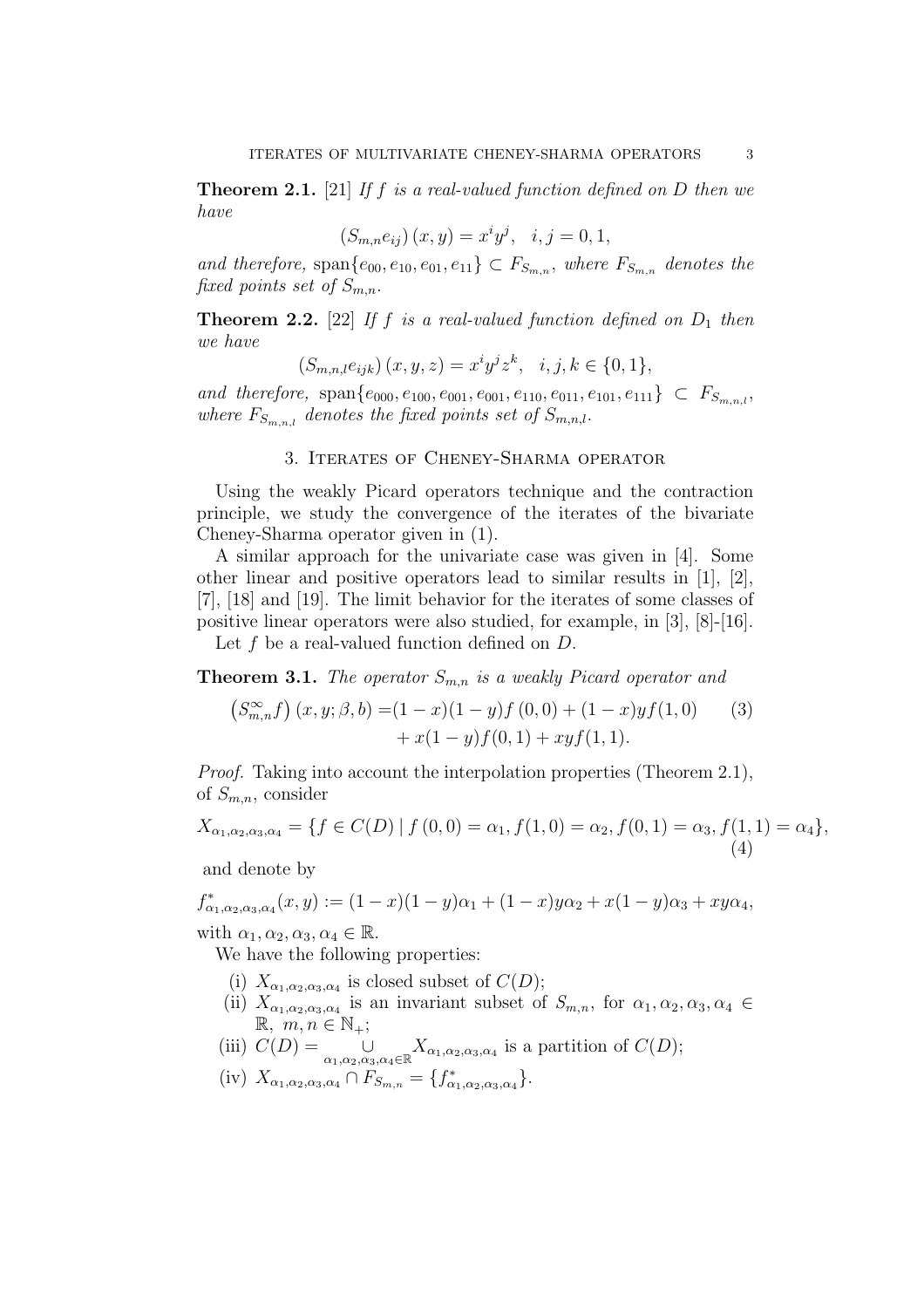The statements  $(i)$  and  $(iii)$  are obvious.

(ii) By interpolation properties of  $S_{m,n}$  we have that  $X_{\alpha_1,\alpha_2,\alpha_3,\alpha_4}$  is

an invariant subset of  $S_{m,n}$ , for any  $\alpha_1, \alpha_2, \alpha_3, \alpha_4 \in \mathbb{R}, m, n \in \mathbb{N}_+$ ;

(iv) We prove that

$$
S_{m,n}|_{X_{\alpha_1,\alpha_2,\alpha_3,\alpha_4}}:X_{\alpha_1,\alpha_2,\alpha_3,\alpha_4}\to X_{\alpha_1,\alpha_2,\alpha_3,\alpha_4}
$$

is a contraction for  $\alpha_1, \alpha_2, \alpha_3, \alpha_4 \in \mathbb{R}, m, n \in \mathbb{N}_+$ . Let  $f, g \in X_{\alpha_1, \alpha_2, \alpha_3, \alpha_4}$ . From (1) and (4) we obtain

$$
|S_{m,n}(f)(x,y) - S_{m,n}(g)(x,y)| =
$$
  
\n
$$
= |S_{m,n}(f - g)(x,y)| \le
$$
  
\n
$$
\leq |p_{m,0}(x;\beta) q_{n,0}(y;b) [f(0,0) - g(0,0)]|
$$
  
\n
$$
+ \left| \sum_{i=1}^{m} \sum_{j=1}^{n} p_{m,i}(x;\beta) q_{n,j}(y;b) [f(\frac{i}{m}, \frac{j}{n}) - g(\frac{i}{m}, \frac{j}{n})] \right|
$$
  
\n
$$
= \sum_{i=1}^{m} \sum_{j=1}^{n} p_{m,i}(x;\beta) q_{n,j}(y;b) |f(\frac{i}{m}, \frac{j}{n}) - g(\frac{i}{m}, \frac{j}{n})|
$$
  
\n
$$
\leq \sum_{i=1}^{m} p_{m,i}(x;\beta) \sum_{j=1}^{n} q_{n,j}(y;b) ||f - g||_{\infty}
$$
  
\n
$$
= \left[ \sum_{i=0}^{m} p_{m,i}(x;\beta) - p_{m,0}(x;\beta) \right] \left[ \sum_{j=0}^{n} q_{n,j}(y;b) - q_{n,0}(y;b) \right] ||f - g||_{\infty}
$$
  
\n
$$
= \left[ 1 - \left( 1 - \frac{x}{1+m\beta} \right)^{m-1} \right] \left[ 1 - \left( 1 - \frac{y}{1+mb} \right)^{n-1} \right] ||f - g||_{\infty}
$$
  
\n
$$
\leq \left[ 1 - \left( 1 - \frac{1}{1+m\beta} \right)^{m-1} \right] \left[ 1 - \left( 1 - \frac{1}{1+mb} \right)^{n-1} \right] ||f - g||_{\infty}.
$$

where  $\lVert \cdot \rVert_{\infty}$  denotes the Chebyshev norm. From [2, Lemma 8] it follows that

$$
|S_{m,n}(f)(x,y) - S_{m,n}(g)(x,y)| =
$$
  
 
$$
\leq \left[1 - \left(1 - \frac{1}{1+m\beta}\right)^{m-1} \left(1 - \frac{1}{1+nb}\right)^{n-1}\right] ||f - g||_{\infty}.
$$

So,

$$
||S_{m,n}(f)(x,y) - S_{m,n}(g)(x,y)||_{\infty}
$$
  
\n
$$
\leq \left[1 - \left(1 - \frac{1}{1+m\beta}\right)^{m-1} \left(1 - \frac{1}{1+nb}\right)^{n-1}\right] ||f - g||_{\infty}, \ \forall f, g \in X_{\alpha_1, \alpha_2, \alpha_3, \alpha_4},
$$

i.e.,  $S_{mn}|_{X_{\alpha_1,\alpha_2,\alpha_3,\alpha_4}}$  is a contraction for  $\alpha_1,\alpha_2,\alpha_3,\alpha_4 \in \mathbb{R}$ .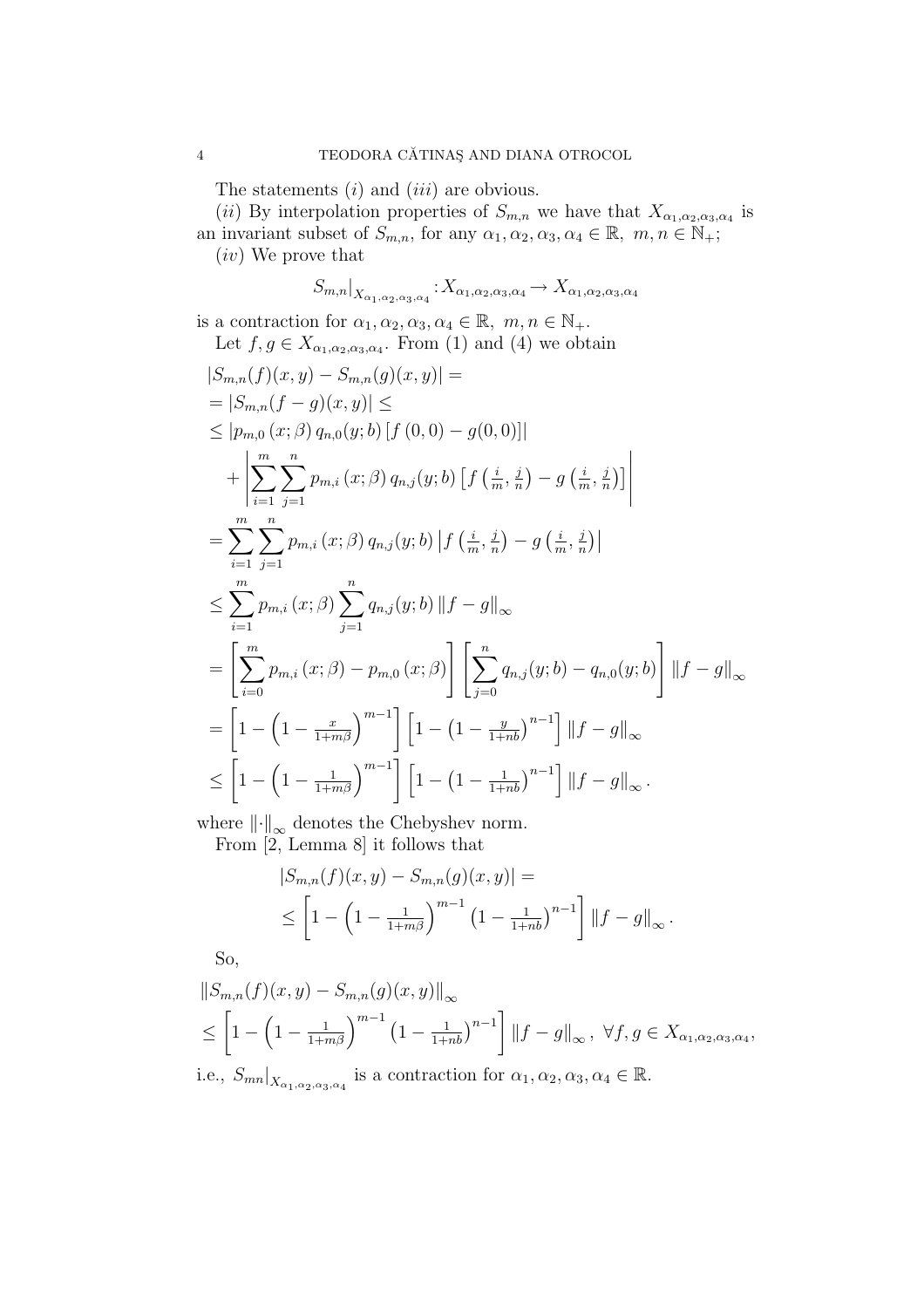On the other hand, we have that

 $f_{\alpha_1,\alpha_2,\alpha_3,\alpha_4}^*(x,y) := (1-x)(1-y)\alpha_1 + (1-x)y\alpha_2 + x(1-y)\alpha_3 + xy\alpha_4$ and

$$
S_{m,n}((1-x)(1-y)\alpha_1 + (1-x)y\alpha_2 + x(1-y)\alpha_3 + xy\alpha_4) =
$$
  
=  $(1-x)(1-y)\alpha_1 + (1-x)y\alpha_2 + x(1-y)\alpha_3 + xy\alpha_4.$ 

From the contraction principle we have that  $f_{\alpha_1,\alpha_2,\alpha_3,\alpha_4}^*$  is the unique fixed point of  $S_{m,n}$  in  $X_{\alpha_1,\alpha_2,\alpha_3,\alpha_4}$  and  $S_{m,n}|_{X_{\alpha_1,\alpha_2,\alpha_3,\alpha_4}}$  is a Picard operator, so  $(3)$  holds. Consequently, taking into account  $(ii)$ , by Theorem 1.4 it follows that the operator  $S_{m,n}$  is a weakly Picard operator. We remark that  $F_{S_{m,n}} = \text{span}\{e_{00}, e_{10}, e_{01}, e_{11}\}.$ 

Next, we study the convergence of the iterates of the trivariate Cheney-Sharma operator given in (2).

Let f be a real-valued function defined on  $D_1$ .

**Theorem 3.2.** The operator  $S_{m,n,l}$  is a weakly Picard operator and

$$
\begin{aligned}\n\left(S_{m,n,l}^{\infty}f\right)(x,y,z;\beta,\gamma,\delta) &=\\
&= (1-x)(1-y)(1-z)f(0,0,0) + x(1-y)(1-z)f(1,0,0) \\
&+ (1-x)y(1-z)f(0,1,0) + (1-x)(1-y)zf(0,0,1) + xy(1-z)f(1,1,0) \\
&+ x(1-y)zf(1,0,1) + (1-x)yzf(0,1,1) + xyzf(1,1,1).\n\end{aligned}
$$
\n(5)

Proof. The proof follows the same steps as in Theorem 3.1. Using the following inequality

$$
|S_{m,n,l}(f)(x,y,z) - S_{m,n,l}(g)(x,y,z)| \le
$$
  

$$
\leq \left[1 - \left(1 - \frac{1}{1+m\beta}\right)^{m-1}\right] \left[1 - \left(1 - \frac{1}{1+n\gamma}\right)^{n-1}\right] \left[1 - \left(1 - \frac{1}{1+l\delta}\right)^{l-1}\right] ||f - g||_{\infty},
$$

and further [2, Lemma 8]

$$
||S_{m,n,l}(f)(x,y,z) - S_{m,n,l}(g)(x,y,z)||_{\infty} \le
$$
  
 
$$
\leq \left[1 - \left(1 - \frac{1}{1 + m\beta}\right)^{m-1} \left(1 - \frac{1}{1 + n\gamma}\right)^{n-1} \left(1 - \frac{1}{1 + l\delta}\right)^{l-1}\right] ||f - g||_{\infty},
$$

 $\forall f, g \in X_{\alpha_1, \alpha_2, \alpha_3, \alpha_4}$ , we prove that  $S_{m,n,l}$  is a contraction.  $\Box$ 

We generalize these results to multivariate case.

**Theorem 3.3.** Consider a function  $f \in C(D_p)$ , with  $D_p = [0, 1] \times$  $\sum_{p \ times} \times [0,1].$  The p-variate Cheney-Sharma operator, denoted by  $S_{i_1,\dots,i_p}$ ,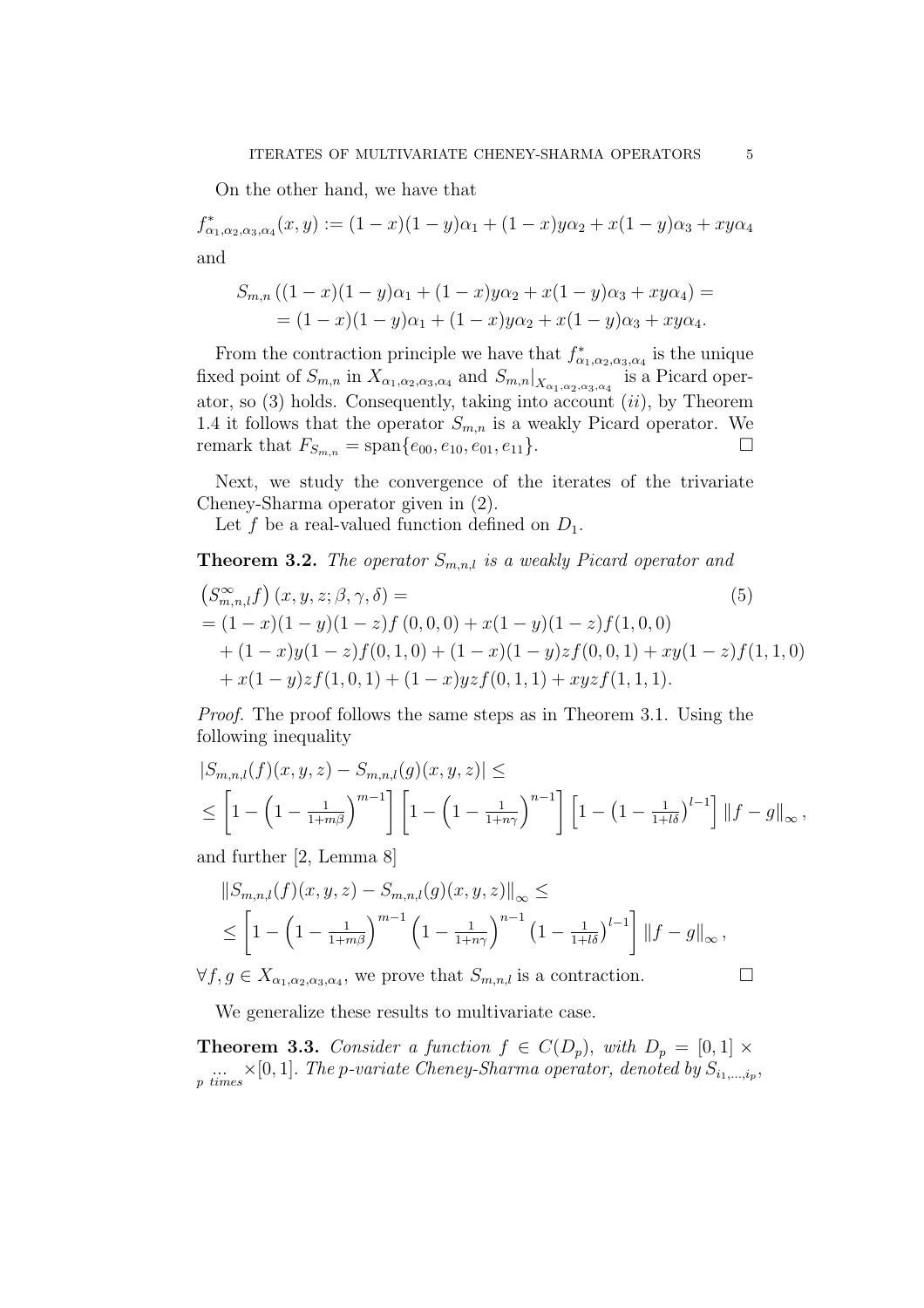is a weakly Picard operator and

$$
\left(S_{i_1,\dots,i_p}^{\infty}f\right)(x_1,...,x_p) = \sum_{\alpha_i \in \{0,1\}, i=\overline{1,p}} s_{i_1,\dots,i_p}^{\infty}(x_1,...,x_p) f(\alpha_1,...,\alpha_p),
$$
\n(6)

where  $\alpha_i \in \{0, 1\}, i = 1, ..., p$  and

$$
s_{i_1,\dots,i_p}^{\infty}(x_1,\dots,x_p) = x_1^{\alpha_1} \cdot \dots \cdot x_p^{\alpha_p}(1-x_1)^{(1-\alpha_1)} \cdot \dots \cdot (1-x_p)^{(1-\alpha_p)}.
$$

*Proof.* The proof follows the same steps as in Theorem 3.1.  $\Box$ 

### **REFERENCES**

- [1] O. Agratini, I.A. Rus, Iterates of a class of discrete linear operators via contraction principle, Comment. Math. Univ. Caroline, 44(2003), 555-563.
- [2] O. Agratini, I.A. Rus, Iterates of some bivariate approximation process via weakly Picard operators, Nonlinear Analysis Forum, 8(2)(2003), 159-168.
- [3] F. Altomare, M. Campiti, Korovkin-type Approximation Theory and its Applications, de Gruyter Studies in Mathematics, 17, Walter de Gruyter & Co., Berlin, 1994.
- [4] A.M. Bica, On iterates of Cheney-Sharma operator, J. Comput. Anal. Appl., 11(2009), No. 2, 271-273.
- [5] E.W. Cheney, A. Sharma, On a generalization of Bernstein polynomials, Riv. Mat. Univ. Parma, 5(1964), 77-84.
- [6] G. Coman, T. Cătinas, *Interpolation operators on a triangle with one curved* side, BIT Numerical Mathematics, 50(2010), No. 2, 243-267.
- [7] T. Cătinaș, D. Otrocol, Iterates of Bernstein type operators on a square with one curved side via contraction principle, Fixed Point Theory, to appear.
- [8] I. Gavrea, M. Ivan, The iterates of positive linear operators preserving the affine functions, J. Math. Anal. Appl., 372(2010), 366-368.
- [9] I. Gavrea, M. Ivan, The iterates of positive linear operators preserving the constants, Appl. Math. Lett., 24(2011), No. 12, 2068-2071.
- [10] I. Gavrea, M. Ivan, On the iterates of positive linear operators, J. Approximation Theory, 163(2011), No. 9, 1076-1079.
- [11] H. Gonska, D. Kacsó, P. Pitul, The degree of convergence of over-iterated positive linear operators, J. Appl. Funct. Anal., 1(2006), 403-423.
- [12] H. Gonska, P. Piţul, I. Raşa Over-iterates of Bernstein-Stancu operators, Calcolo, 44(2007), 117-125.
- [13] H. Gonska, I. Raşa The limiting semigroup of the Bernstein iterates: degree of convergence, Acta Math. Hungar., 111(2006), No. 1-2, 119-130.
- [14] S. Karlin, Z. Ziegler, Iteration of positive approximation operators, J. Approximation Theory 3(1970), 310-339.
- [15] R.P. Kelisky, T.J. Rivlin, Iterates of Bernstein polynomials, Pacific J. Math., 21(1967), 511-520.
- [16] I. Raşa, Asymptotic behaviour of iterates of positive linear operators, Jaen J. Approx., 1 (2009), no. 2, 195204.
- [17] I.A. Rus, *Generalized contractions and applications*, Cluj Univ. Press, 2001.
- [18] I.A. Rus, Iterates of Stancu operators, via contraction principle, Stud. Univ. Babeş–Bolyai Math., 47(2002), No. 4, 101-104.